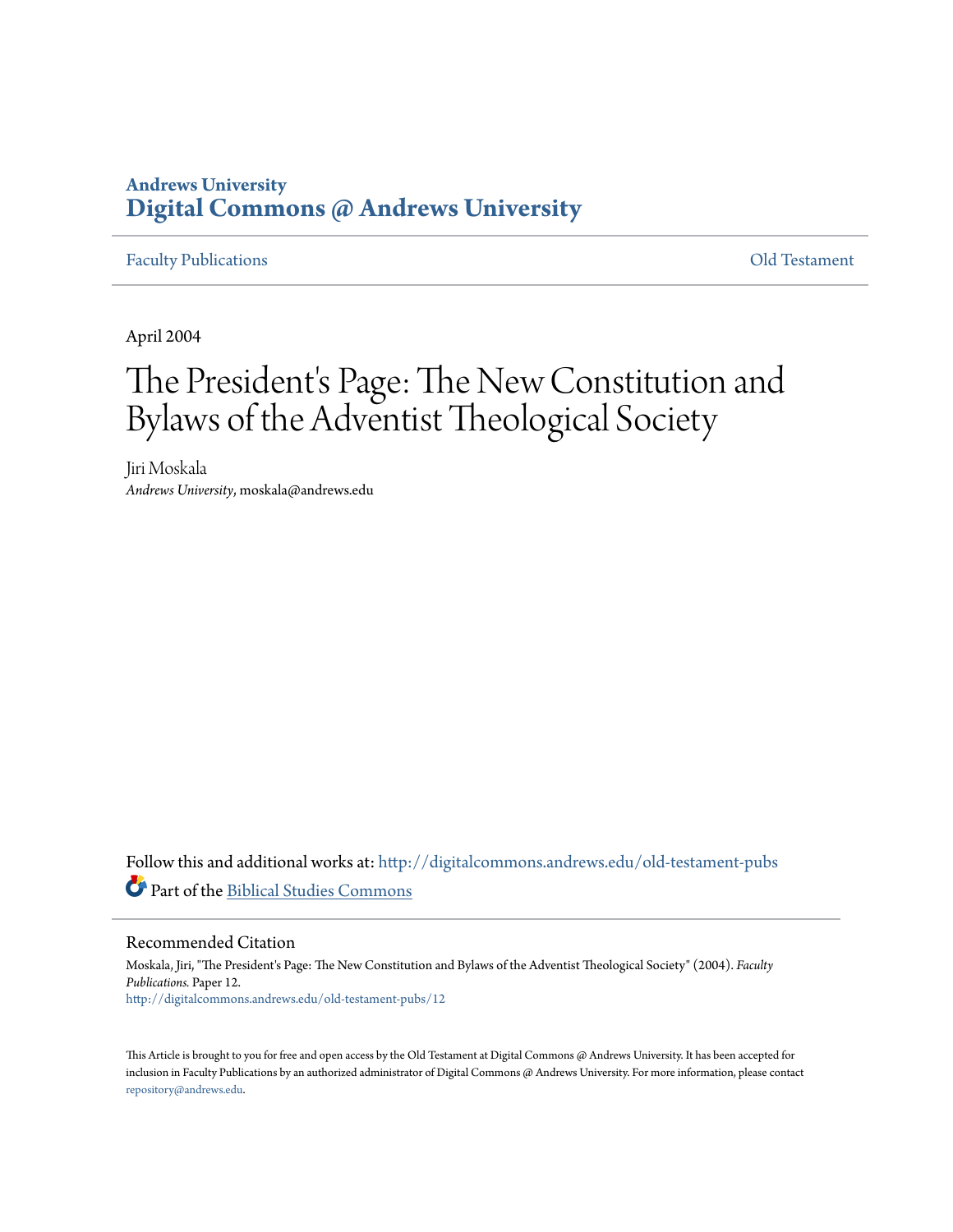*Journal of the Adventist Theological Society, 15/1 (Spring 2004): 1–5. Article copyright © 2004 by Jir¥ˆí Moskala.*

# **The President's Page: The New Constitution and Bylaws of the Adventist Theological Society, and Other Issues**

Jiří Moskala ATS President

During its November 2003 meeting, the ATS Executive Committee voted that the editor of *JATS* should be a trained theologian. Unfortunately, finding trained theologians with the time to devote to *JATS* is difficult, but Dr. Randall W. Younker, Professor of Old Testament and Biblical Archaeology at the SDA Theological Seminary at Andrews University, fills this criteria and has kindly agreed to serve as interim Executive Editor of JATS. Professor Younker has done graduate work in theology at Andrews University and in 1997 received his doctorate in Near Eastern Studies and Anthropology from the University of Arizona. We warmly welcome him to this new responsibility. Yet, this type of work is not new for him, because for many years he has been and still is the ATS Vice President for Publications.

Meanwhile, Ed Christian, Ph.D., Associate Professor of English and Biblical Literature at Kutztown University of Pennsylvania, who has served faithfully for six years as the editor of the *Journal of the Adventist Theological Society*, will shift into new areas of responsibility. Dr. Christian has enthusiastically and tirelessly given to *JATS* his professional skills and has placed the journal back on a timely publication schedule. Ed, we really appreciate your tremendous and excellent editorial work and a million thanks for what you have accomplished, for your dedication, time, and expertise! We look forward to further cooperation with you.

In this issue of *JATS* we introduce an updated layout for our journal. The new ATS logo visually summarizes our mission. As a society we want to be centered in Jesus Christ, and our theology must always be cross-focused. We are also a society with an international scope, because the good news of the Gospel needs to be proclaimed to the whole world. Thus, we include in the logo the symbol of the world. In that symbol, the biblical texts expressed in Hebrew and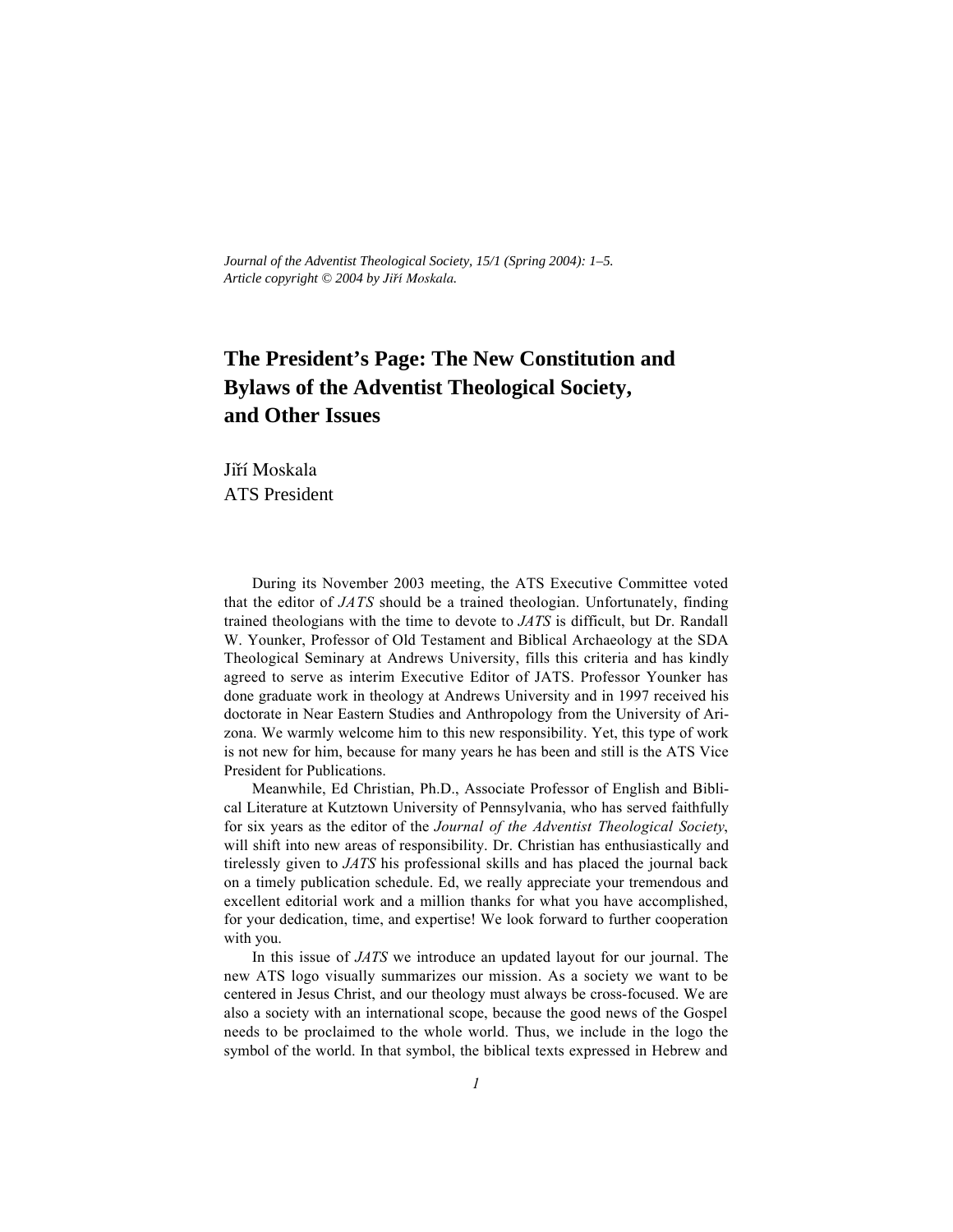#### *JOURNAL OF THE ADVENTIST THEOLOGICAL SOCIETY*

Greek (Isa 66:2 and 2 Tim 3:16) point to our resolution to engage in a serious encounter with the Word of God and—in joyful apprehension of God's revelation, with humility and trembling—our willingness to learn and be corrected. We need the constant help of the Holy Spirit, because we are totally dependent on God's guidance in interpreting the Scriptures. My special thanks for the work of designing the new ATS logo and *JATS* layout goes to Larry Lichtenwalter (the prime initiator for this change), Randall Younker, and Brenda Mendez, a graphic designer, who together, with great effort, made sure that this project succeeded.

It is my privilege and great joy to announce that we, the Adventist Theological Society, have now a new Constitution and Bylaws which was, after a lengthy discussion and some editorial changes, accepted by unanimous vote on Saturday evening, November 22, 2003, at the ATS Annual Business Meeting in Atlanta, Georgia. It means that from that date on this new ATS Constitution and Bylaws is in effect (published now in this current issue of the *Journal of Adventist Theological Society*).

This is a very important step forward for the Society. The updating has occurred after fifteen years of ATS existence—an excellent sign of an energetic organization. Two years ago at the ATS Annual Meeting in Denver, Colorado, November 23, 2001, it was voted to reformulate the Constitution and Bylaws, including the Mission Statement, Goals, and Membership Form of the Adventist Theological Society, in order to be sensitive to the current needs and contemporary situation. We felt that some changes were necessary because we wanted to express the truth better in a rapidly changing world in order to clearly state what we stand for. The ATS Executive Committee devoted many days to discussing the new ATS Constitution and Bylaws and unanimously recommended on April 20, 2003, that the new Constitution and Bylaws be accepted.

We desire to be an open Society, but still firm on principles; on one side confirming faith and on the other enhancing truth by being a positive voice in our Church and beyond. I am convinced that our mission statement, core values, and goals speak for themselves. The beginning of the  $21<sup>st</sup>$  century is the right time to rethink, reshape, and reformulate our attitude and position in order to make our objectives and goals clearer and more transparent to others. We understand that to a certain degree, we are responsible for the image others perceive of us.

Our position is crystal clear—we stand for the 27 Fundamental Beliefs and the Rio de Janeiro "Methods of the Bible Study" document on hermeneutics (see Section 1 in Article III: Core Values). Our basic philosophy and approach in formulating the new Constitution and Bylaws can be summarized in the following way:

- 1. To be faithful to the original intent of the ATS Constitution and Bylaws;
- 2. To be clear in what we stand for;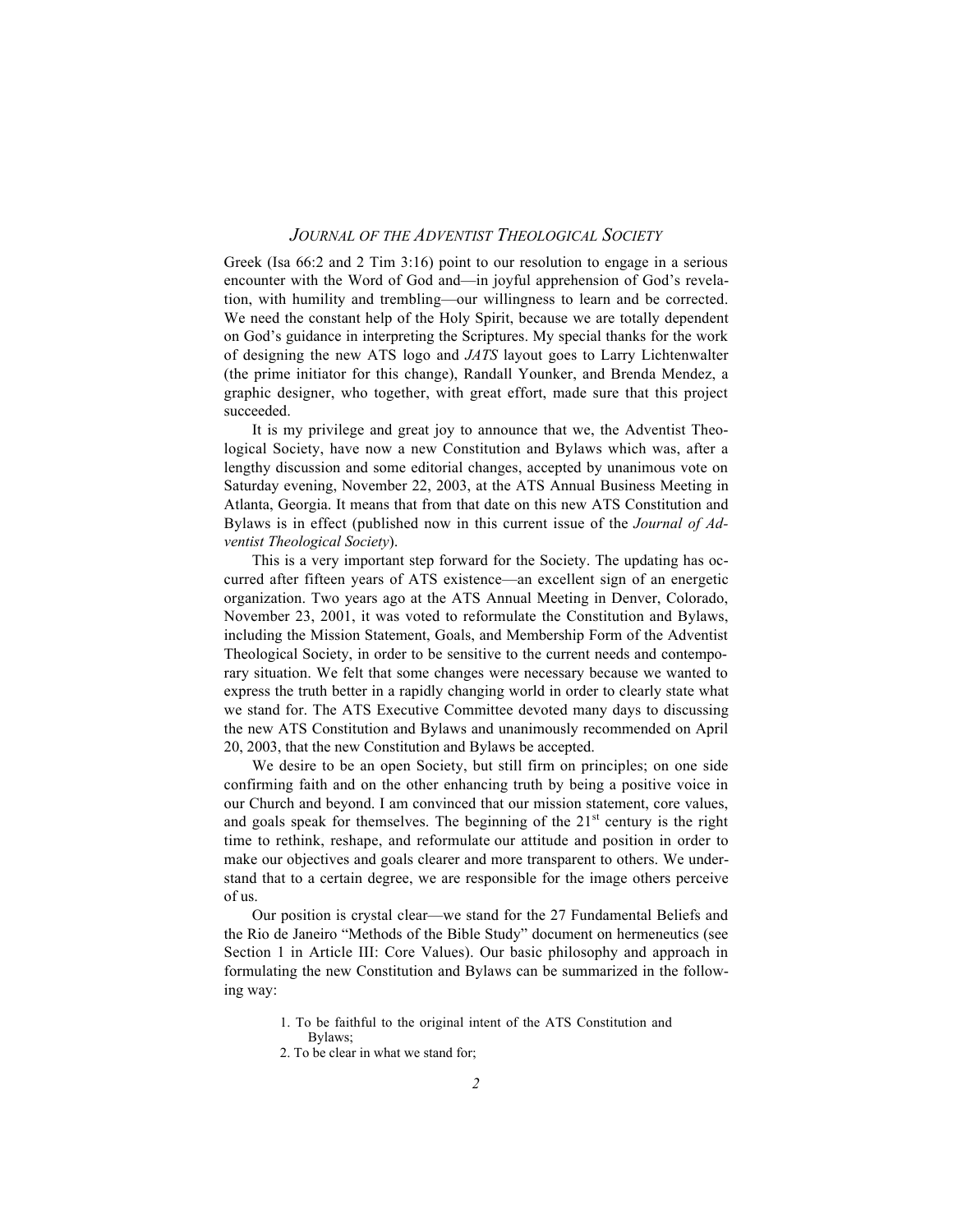#### *MOSKALA: THE PRESIDENT'S PAGE*

- 3. To have essential agreement on our core values without trying to express all details of what we believe; and
- 4. Not to go beyond the intention of the "27 Fundamental Beliefs" of our Church or the "Methods of Bible Study" document on biblical hermeneutics.

We can now move forward to be a society with better-formulated statements in order to serve others more efficiently with well-balanced biblical theology. Our deep desire is to live to the glory of God. Our mission is to be "a resource for the Seventh-day Adventist Church to foster biblical, theological, and historical studies supportive of the Church's message and mission" (see our Mission Statement). Study also for yourself our eight "Core Values" and eight specific "Goals" which speak unambiguously and distinctly to where we put emphasis and for what we really strive.

As ATS, in our theological orientation, we deliberately avoid liberal views on Creation, the substitutionary death of Jesus Christ, ethics, diet, etc. At the same time we stand against the right-wing positions concerning legalism, perfectionism, or the literalistic interpretation of the Bible. As a society, we deny making issues such as the human nature of Christ or the ordination of women a test of orthodoxy. We thus refuse all kinds of destructive criticism, extremism, right or left theology, and rather aim for biblically centered, exegetically and theologically balanced views. We stand for the straightforward, intended meaning of Scripture. We as members of that society want to actively promote sound theology for the benefit of the church in close cooperation with the leadership of our church. Therefore, all changes are in line with the original spirit and intent of the mission and theological/hermeneutic convictions of the society. They are made with a great passion for God's truth. Our main task is to present to both the scholarly world and the general audience the value and beauty of Seventhday Adventist biblical truth. Our goal is that our members will be active supporters and proclaimers of this mission of the ATS.

It is my conviction that theology can be done only within the church and for the church—otherwise it's only an intellectual enterprise. Christian and particularly Adventist theology cannot be done in a vacuum. In that sense theology and theologians are in the service of the church. At the same time, I want to stress that theology has to also be a critical voice within the church, because to serve well does not mean to conserve the status quo. Both elements are crucial and important. We need to advance in the understanding of God's truth, never to stop. After the Reformation, our forefathers proclaimed with the deep and true slogan: "Church reformed and always reforming by the Word of God." May God help us put into practice this crucial motto.

Let me stress also that in my view our Society should not be only a forum or a discussion club, where different views are presented, discussed, and it's finished! For me the ATS is a group of people devoted to a specific mission and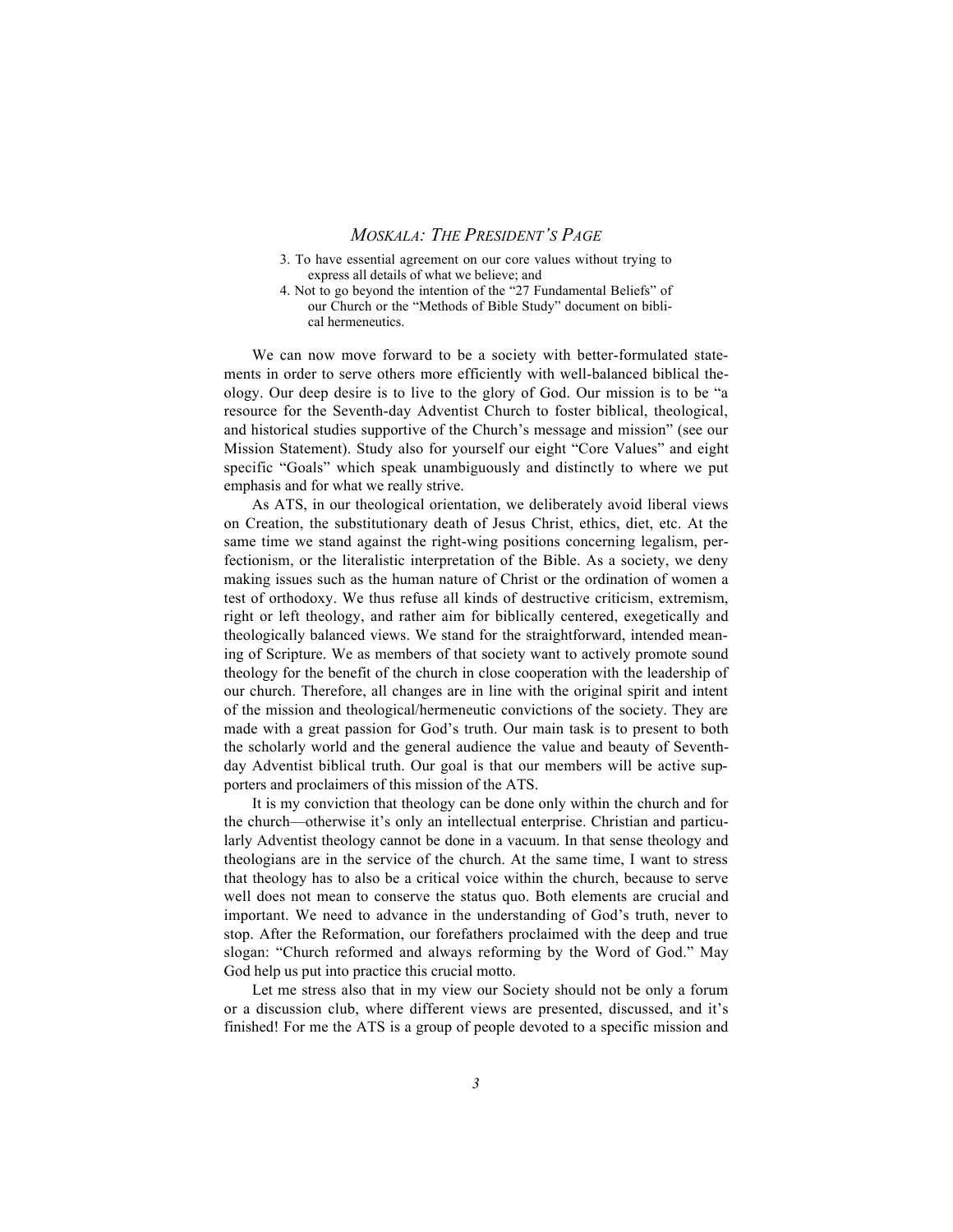### *JOURNAL OF THE ADVENTIST THEOLOGICAL SOCIETY*

activities, people who want to be a resource for the church. Deep convictions, concerns, and service draw us together.

We are not a "missionary" society in the sense that we need to get as many members as possible. We do not need to try to gain all our scholars and theologians, but let's do our work thoroughly and in such a way that they can really see the value in what we are doing and be attracted to becoming part of the ATS. I am glad that we have many respected scholars as our members, as well as top leadership in our church. Praise the Lord for that!

We are open with membership because our members can be any educated Church member and not just trained theologians, even though we have now introduced two kinds of membership—"professional" and "associate." This was done primarily in regard to those who are not Bible scholars or theologians but are profoundly interested in solid biblical and theological studies—thus they can be members without feeling ill at ease (see Article V, Sections 1 and 2). The stress is on membership and not on its kind; this is only a technical matter. From the very beginning, one of the characteristic features of our Society was to be open to all educated Church members, because of our strong conviction that theology is not owned by a few trained experts, does not belong only to them, and is not a matter which is in the hands of an elite group. We believe in the priesthood of all believers.

We need to embrace all by love! Our love or fellowship circle must be much larger than our theological circle (including not only Adventists, but other Christians and non-Christians). Right doctrine teaches us to love all, even our enemies. Love is the highest quality of life and extremely important, but love without truth ceases to be love! We need to remind ourselves that it is impossible to please everybody.

I pray that this newly formulated ATS Constitution and Bylaws will help us focus on the most essential: on uplifting Christ, proclaiming the three angels' messages with urgency and deep convictions, living God's truth, and serving others. May this new Constitution and Bylaws unite us even more and help us to avoid the temptation to give priority to peripheral issues not crucial to the Gospel ministry.

It is my deep conviction that we as a society can look with full confidence to the future because our Creator, Redeemer, Lord, and Master encourages us with following promises: "I am the Lord, your God who takes hold of your right hand and says to you: 'Do not fear, I will help you'" (Isa 41:13)! "Call to me and I will answer you and tell you great and unsearchable things you do not know" (Jer 33:3). May our gracious, loving, holy, and just God lead us and give full assurance of His Presence. May we serve Him and His Church faithfully with passion for His truth and with joy under the leadership of His Word and Spirit. Soli Deo Gloria!

**Jiří Moskala** is Associate Professor of Old Testament Exegesis and Theology and Director of the M.Div. program at the Seventh-day Adventist Theological Seminary on the